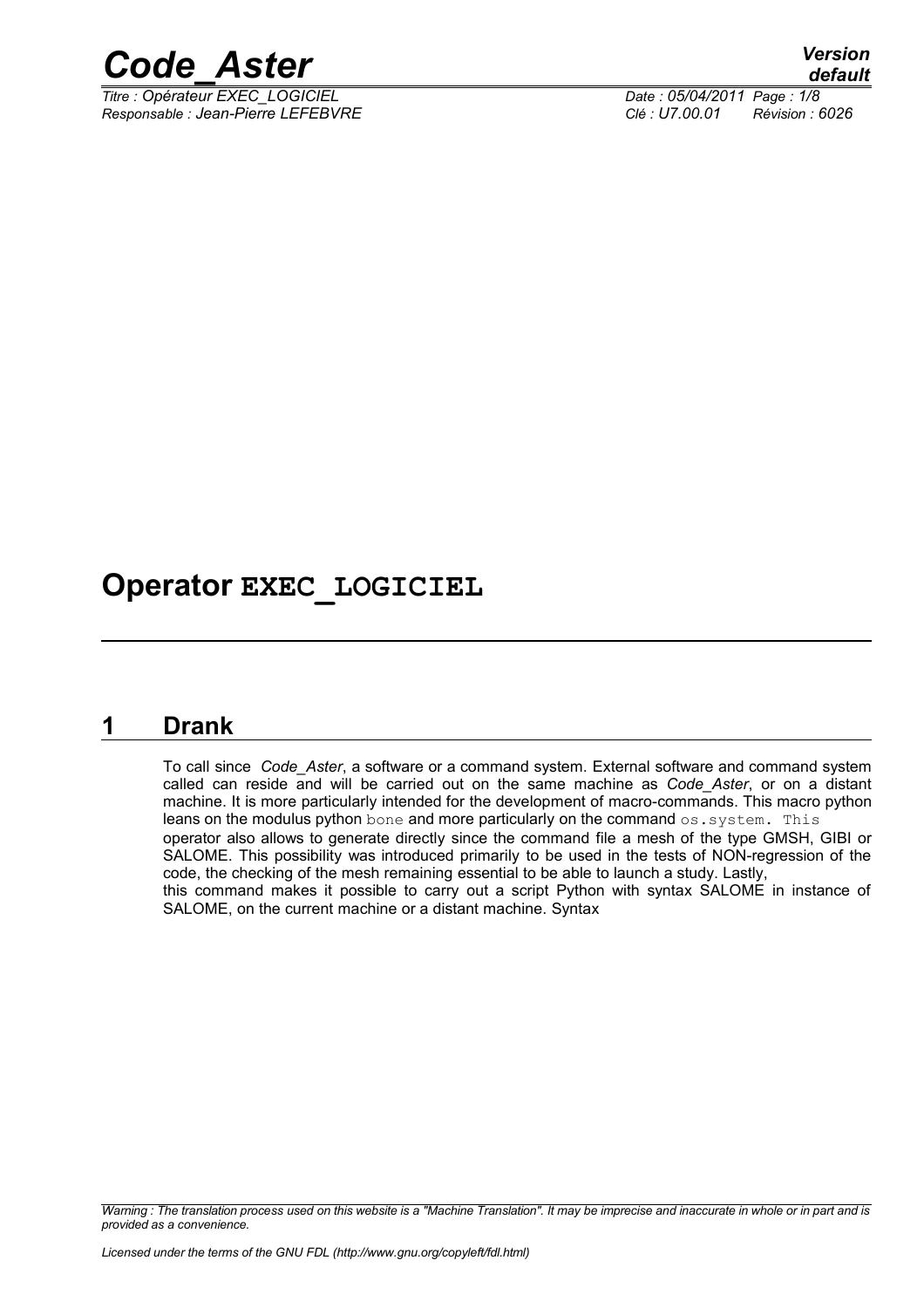*Titre : Opérateur EXEC\_LOGICIEL Date : 05/04/2011 Page : 2/8 Responsable : Jean-Pierre LEFEBVRE Clé : U7.00.01 Révision : 6026*

## **2 EXEC**

| MAILLAGE      | LOGICIEL=nom exe                                                                                                                       | , [TX                                                                                                                                                                                                                                                                                                                                                                                                                                                                                                                                                                                                                    |                                                                |
|---------------|----------------------------------------------------------------------------------------------------------------------------------------|--------------------------------------------------------------------------------------------------------------------------------------------------------------------------------------------------------------------------------------------------------------------------------------------------------------------------------------------------------------------------------------------------------------------------------------------------------------------------------------------------------------------------------------------------------------------------------------------------------------------------|----------------------------------------------------------------|
| /UNITE SCRIPT | $=$ F ( $\blacklozenge$<br>$FORMAT = /$ "                                                                                              | GMSH", [TX<br>$GIBI'',$ /"<br>SALOME", $\diamond$                                                                                                                                                                                                                                                                                                                                                                                                                                                                                                                                                                        | $\left. \frac{1}{\sqrt{2}} \right.$                            |
|               | UNITE GEOM=igeom , [I]<br>UNITE=unite , [I]<br>MAILLAGE=ma , [mesh                                                                     | MACHINE                                                                                                                                                                                                                                                                                                                                                                                                                                                                                                                                                                                                                  | ♦<br>$\left  \ \right $                                        |
|               | DISTANTE= F ( ♦<br>SIANIE- <sup>"</sup> SSH_ADRESSE= " adresse', [TX<br>SSH_LOGIN= " login', [TX<br>SSH_PORT= " port', [TX<br>  SALOME |                                                                                                                                                                                                                                                                                                                                                                                                                                                                                                                                                                                                                          | $1 \circ$<br>$\left  \right $ $\Diamond$<br>$\left  \ \right $ |
|               | $=$ F ( $\bullet$ )<br>/CHEMIN SCRIPT=<br>$=$ unite [ I] $\Diamond$                                                                    | /. /script.py', [TX]                                                                                                                                                                                                                                                                                                                                                                                                                                                                                                                                                                                                     | SALOME                                                         |
|               | _PARA=1_arg<br>$=1$ arg<br>ARGUMENT                                                                                                    | MOST= `adresse' (ITX) 0 SALOME<br>PORT=port, [I] 0 SALOME<br>RUNAPPLI= `/ . /runSalomeScript', [TX] 0FICHIERS<br>${\begin{array}{ccc}\n{\begin{array}{ccc}\n\text{EMIME} = 1 \text{ arg} \\ \text{SORTHE} = 1 \text{ arg} \\ \text{R3} = 1 \text{ arg} \\ \end{array}} & {\begin{array}{ccc}\n\text{[1} \text{TX} \\ \text{[1] \text{TX}}\n\end{array}} & {\begin{array}{ccc}\n\text{[1] \text{Q}} \\ \text{[1] \text{Q}}\n\end{array}} & {\begin{array}{ccc}\n\text{[1] \text{Q}} \\ \text{[1] \text{Q}}\n\end{array}} & {\begin{array}{ccc}\n\text{[1] \text{Q}} \\ \text{[1] \text{Q}}\n\end$<br>, [1 TX<br>$, [1$ TX | SALOME<br>SALOME                                               |
|               | $=1$ arg, $[1_TX]$                                                                                                                     |                                                                                                                                                                                                                                                                                                                                                                                                                                                                                                                                                                                                                          | $\Diamond$ CODE                                                |
| [DEFAULT      | RETOUR MAXI=/icode $\qquad \qquad$ , [I]/0                                                                                             |                                                                                                                                                                                                                                                                                                                                                                                                                                                                                                                                                                                                                          | $\boldsymbol{r}$                                               |
| 1 0INFO       | $= / 1$ , [I ] /2                                                                                                                      |                                                                                                                                                                                                                                                                                                                                                                                                                                                                                                                                                                                                                          | , [DEFAULT<br>]) Operands                                      |

*Warning : The translation process used on this website is a "Machine Translation". It may be imprecise and inaccurate in whole or in part and is provided as a convenience.*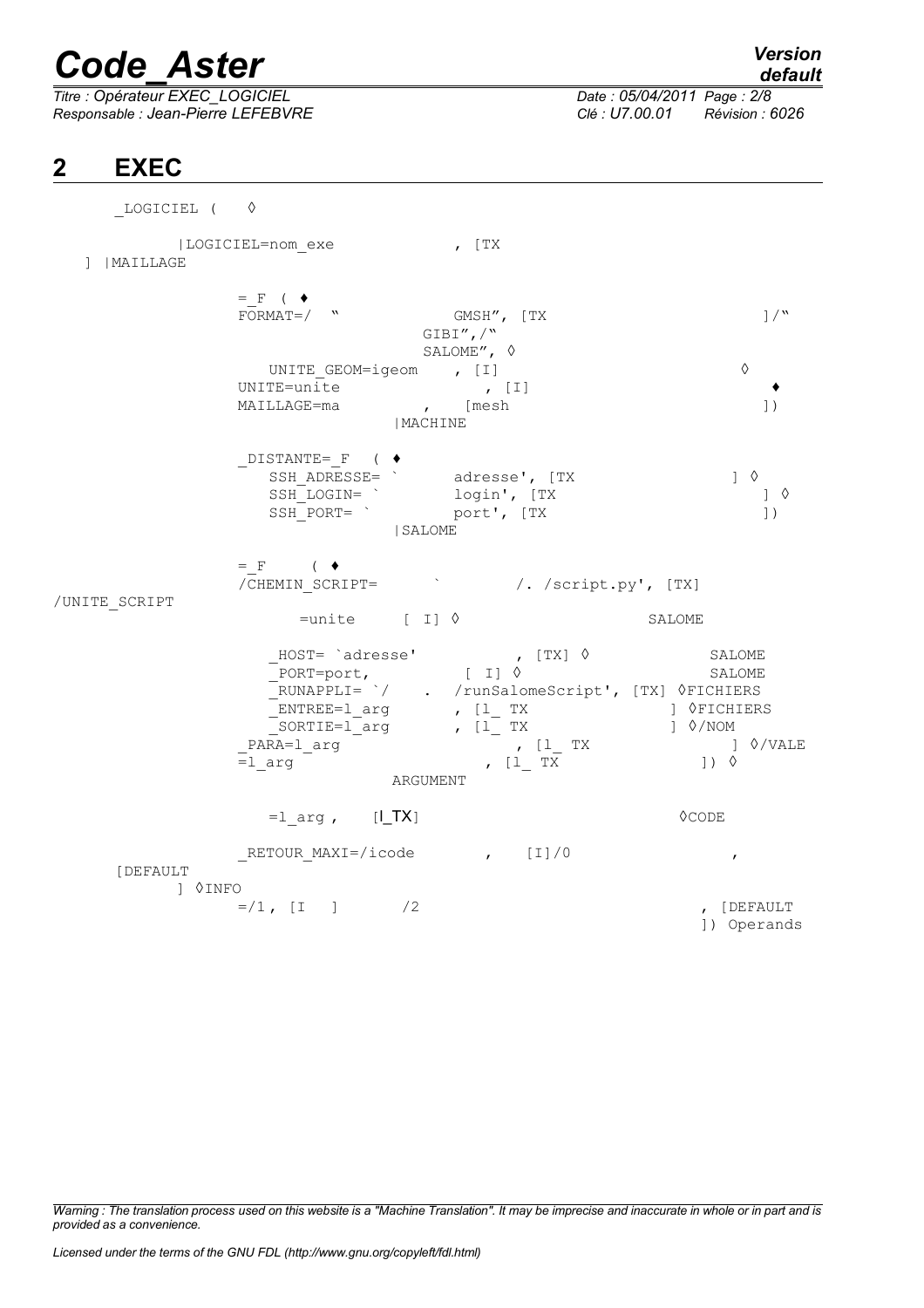*Titre : Opérateur EXEC\_LOGICIEL Date : 05/04/2011 Page : 3/8 Responsable : Jean-Pierre LEFEBVRE Clé : U7.00.01 Révision : 6026*

## **3 Operand**

#### **3.1 LOGICIEL ◊LOGICIEL**

=nom\_exe Name of the command

or of executable to call. It is a character string (between "), it is necessary to specify L" path (path) to together reach L `executable. This operand

can be used to overload the command by default during the creation of a mesh. Note:

#### **The officially**

*referred software must have an entrance point under a particular directory managed by the administrator (directory tools of the installation). The developer of macro-command must take the precaution to build the name by concaténant the name of the directory of installation which it will recover using a utility in order to ensure the portability. Key word*

#### **3.2 ARGUMENT ◊ARGUMENT**

=l\_arg Makes it possible

to define the list of the arguments passed in the executable one. This key word is compulsory if one creates a mesh with format SALOME/MED. The values

passed in the form of character strings, to load of executable to decode them, they are transmitted such as they are, the character ""(white) being used as separator. Key word

#### **3.3 MAILLAGE ◊MAILLAGE**

=\_F (Allows

D" to generate a mesh by calling directly since the command file L" one of the following tools: GMSH, GIBI or SALOME by providing the data file in a file. The various formats are related to the presence of the command associated in the directory of installation of Code\_Aster *. Operand*

#### **3.3.1 FORMAT /FORMAT**

= ' GMSH' Creation

of a mesh to format GMSH. /FORMAT

= ' GIBI' Creation

of a mesh to format GIBI. /FORMAT

= ' SALOME' Creation

of a mesh to format SALOME, or more generally a file with med format. In this case key word ARGUMENT is compulsory and contains the name of the MED file produced by script. Operand

#### **3.3.2 UNITE\_GEOM ◊UNITE**

GEOM = igeom logical

Number of unit associated with the data file used to create the mesh. Attention

the data file GIBI must finish by the command: OPTI SAUV FORMS "fort.8". Operand

*Warning : The translation process used on this website is a "Machine Translation". It may be imprecise and inaccurate in whole or in part and is provided as a convenience.*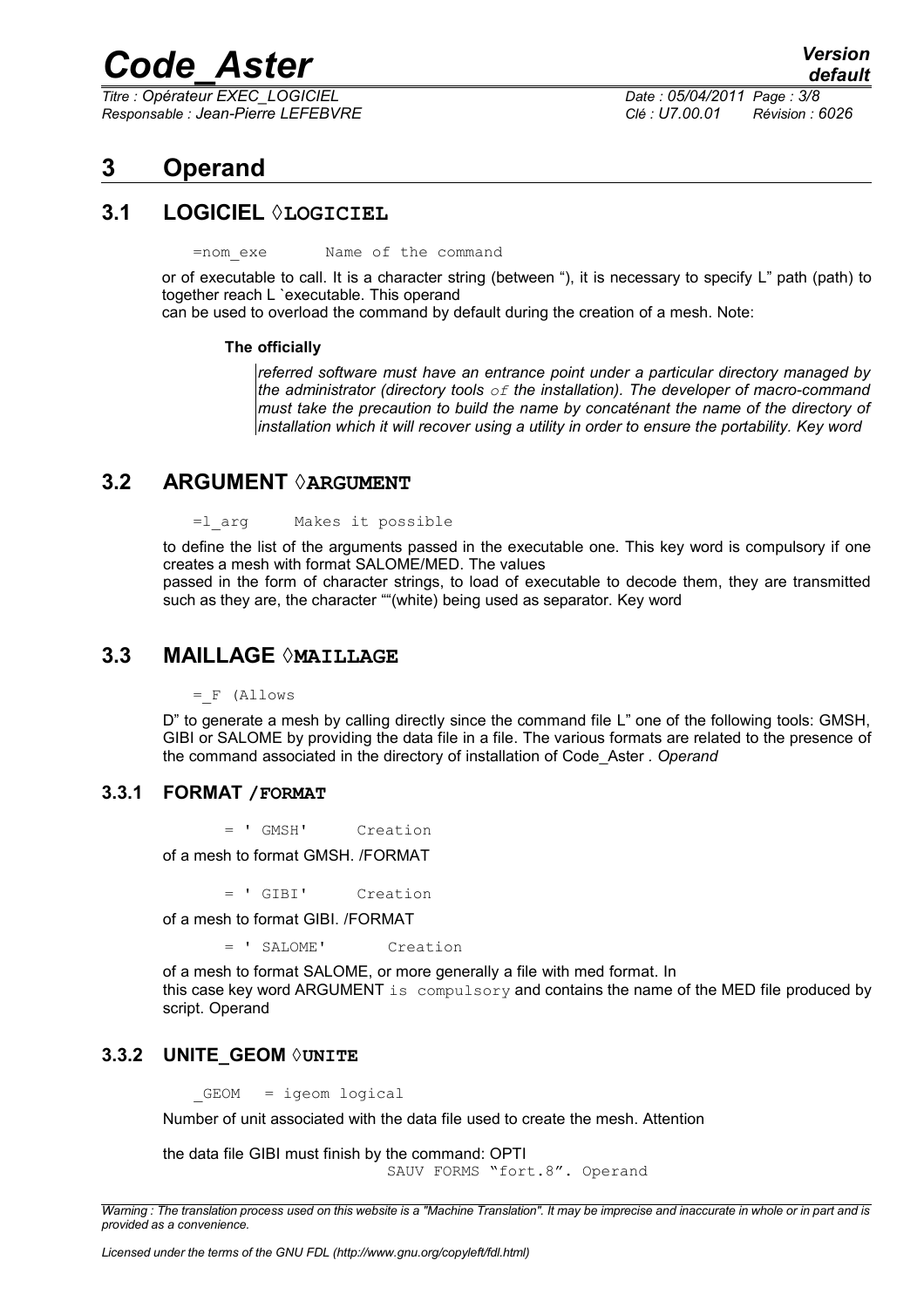*Titre : Opérateur EXEC\_LOGICIEL Date : 05/04/2011 Page : 4/8 Responsable : Jean-Pierre LEFEBVRE Clé : U7.00.01 Révision : 6026*

#### **3.3.3 UNITE ◊UNITE**

=unite logical

Number of unit associated with the results file produced by the tool for mesh. Operand

#### **3.3.4 MAILLAGE ♦MAILLAGE**

=ma Name of

the concept produced mesh. The name must be indicated in the syntactic form: CO  $(" MY")$  Key word

#### **3.4 MACHINE\_DISTANTE ◊MACHINE**

\_DISTANTE=\_F (Makes it possible

to carry out command defined by the key word LOGICIEL on a distant machine. The communication protocol SSH network will be used for connection with the distant machine, it is thus necessary that the accounts users are correctly configured for an access without password (use of SSH word). Operand

#### **3.4.1 SSH\_ADRESSE /SSH\_ADRESSE**

= ' adresse' It

acts of the address "network" of the machine: either the IP address (130.98.x.y example on the EDF internal network), or the complete name of the machine (clau5aaa.der.edf.fr example). The name runs (or hostname) can also *be* sufficient if the two machines are on the same network (clau5aaa example). Operand SSH\_LOGIN

#### **3.4.2 /SSH\_LOGIN = ' login'**

the login of the user

on the distant machine. If it is not specified, same the login as on the server of execution of Aster will be used. Operand SSH\_PORT

#### **3.4.3 /SSH\_PORT = port This key word**

makes it possible

to redefine the port of server HS. It is a advanced function making it possible to adapt to particular IT environments. In the majority of the cases, the users do not have to specify the port SSH, the port by default (22) being used. Key word SALOME ◊

### **3.5 SALOME=\_F (Makes it possible**

#### to carry out

a script in instance of Salome, which must be launched in addition (Aster does not launch Salome), on the same machine as the object computer of Aster or on a distant machine. Script Salome must be with syntax Python of Salome, i.e. it is a script which can be carried out since Salome via Load Script. It must *follow a certain number of* conventions of writing, in particular on the variables used for the input files (i.e. used by script) and the output files (i.e. generated by script), bus of the adjustments/replacements are operated before the execution in Salome. Operand CHEMIN\_SCRIPT

*Warning : The translation process used on this website is a "Machine Translation". It may be imprecise and inaccurate in whole or in part and is provided as a convenience.*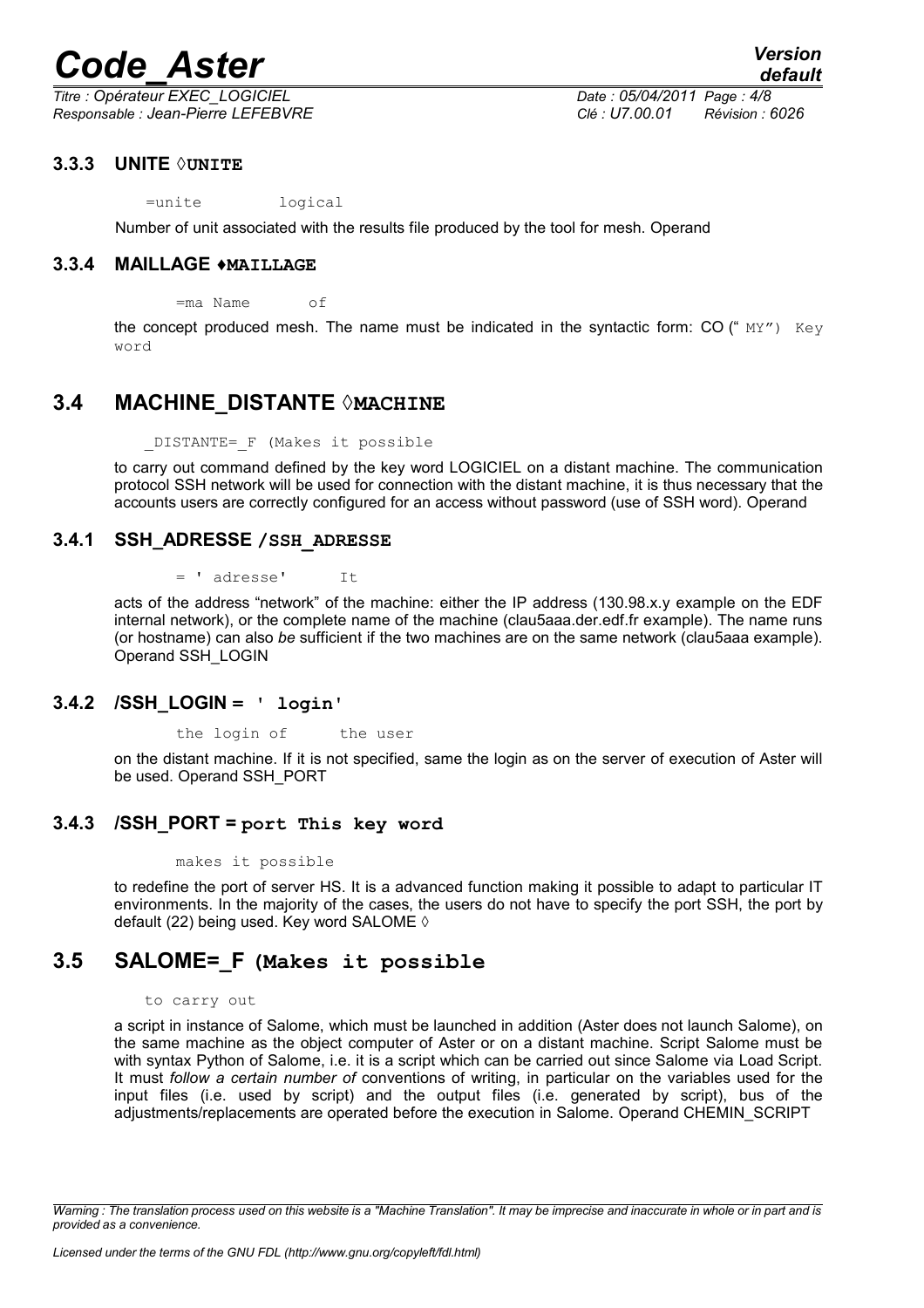*Titre : Opérateur EXEC\_LOGICIEL Date : 05/04/2011 Page : 5/8 Responsable : Jean-Pierre LEFEBVRE Clé : U7.00.01 Révision : 6026*

*default*

#### **3.5.1 ◊CHEMIN \_SCRIPT = '**

/. /script.py' This key word makes it possible

to specify the path of script Salome. One can use an absolute path (/home/user/mon-script.py) or relative (. /fort.99 will open the file fort.99 contained in the temporary directory of execution of Aster). Operand UNITE\_SCRIPT ◊

#### **3.5.2 UNITE\_SCRIPT =unite This**

key word makes it possible to specify

the logical unit of script Salome. That makes it possible to integrate script Salome like input file into the profile of execution of ASTK or the file .export (to use the libr type associated with the logical unit defined by this key word). Operand SALOME\_HOST  $\Diamond$ 

#### **3.5.3 SALOME\_HOST = ' adresse'**

This key word makes it possible the IP address

to specify or the name of machine (according to the same rules that key word SSH\_ADRESSE) on which is open Salome. If the key word is not specified, the local machine will be used. Operand SALOME\_PORT ◊

#### **3.5.4 SALOME\_PORT =port This key word**

makes it possible **instance** 

to specify the port of the Salome to which one seeks to be attached. This port is given during the launching of Salome from a terminal: assire@claut629: ~\$ /local00/salome/SALOME-MECA-2011.1/runSalomeMeca

```
Loading environment for
python 2.4 [OK]. /local00/salome/SALOME-MECA-2011.1/SALOME/SALOME5/V5_1_5/prerequis-V5_1_5.sh
[OK]. /local00/salome/SALOME-MECA-2011.1/SALOME/SALOME5/V5_1_5/envSalome-V5_1_5.sh
[OK]. /local00/salome/SALOME-MECA-2011.1/SALOME-MECA/V5_1_5/envSalomeMeca.sh
[OK]. /local00/salome/SALOME-MECA-2011.1/SALOME-MECA/V5_1_5/prerequis-SalomeMeca.sh
[OK]. /local00/salome/SALOME-MECA-2011.1/SALOME-MECA/V5_1_5/prerequis-Aster.sh
[OK]. /local00/salome/SALOME-MECA-2011.1/SALOME-MECA/V5_1_5/prerequis-Eficas.sh
[OK]. /local00/salome/SALOME-MECA-2011.1/SALOME-MECA/V5_1_5/prerequis-OM.sh
Checking… LD_LIBRARY_PATH
Checking… PATH Checking
… PYTHONPATH CHECK
/home/assire Searching
for free port for
the SALOME Naming Service: 2810 - Ok runSalome running one claut
629 the value by default is
```
2810, but if several instances of Salome turn on the machine, the others will use successively the following ports: 2811,2812, etc. Operand SALOME\_RUNAPPLI

#### **3.5.5 ◊SALOME \_RUNAPPLI = '/. /**

runSalomeScript' This key word makes it possible to specify

the launcher of scripts in the environment Salome. This launcher is part of the distribution of Salome and is contained in indexes Salome. If it is not specified, one will use the restrain contained in the directory tools of Aster, which corresponds to the version by default of Salome. Operand FICHIERS\_ENTREE

#### **3.5.6 ◊FICHIERS \_ENTREE = ["/**

*Warning : The translation process used on this website is a "Machine Translation". It may be imprecise and inaccurate in whole or in part and is provided as a convenience.*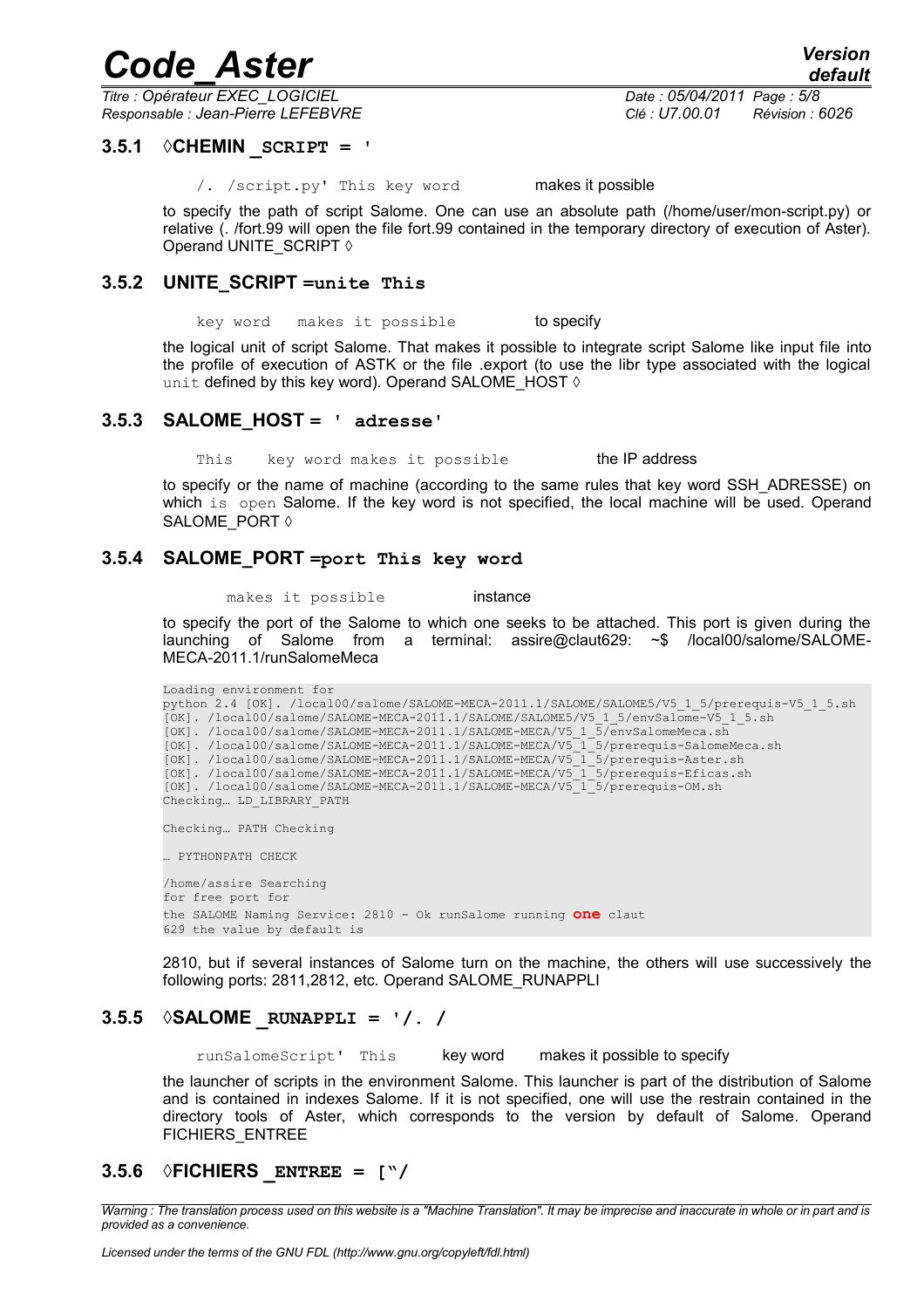*Titre : Opérateur EXEC\_LOGICIEL Date : 05/04/2011 Page : 6/8 Responsable : Jean-Pierre LEFEBVRE Clé : U7.00.01 Révision : 6026*

*default*

. /fichier in1 ", "/ . /fichier in2 ",...] This key word makes it possible to specify

the list of the data files of script Salome (for example med file if script corresponds to a postprocessing). So that script can

function, and in particular remotely, it is necessary to follow the convention of following writing: each input file must appear in script Salome in the form of the variable: INPUTFILE1= (for the first file), INPUTFILE2= (for the second ),  $etc.$ : INPUTFILE1 = louse INPUTFILE  $2 =$  tutu the tutu

and

character strings louse will then be replaced by the paths of the files defined by FICHIERS ENTREE before the execution in Salome . Operand FICHIERS SORTIE

#### **3.5.7 ◊FICHIERS \_SORTIE = ["/**

. /fichier\_out1 ", "/ . /fichier\_out2",...] This key word makes it possible to specify

the list of the files which will be generated by script Salome (for example med file if script corresponds to an operation of mesh). Same convention as for

the output and input files must be respected for script: each file must appear in script Salome in the form of the variable: OUTPUTFILE1= (for the first file), OUTPUTFILE2= (for the second), etc . : OUTPUTFILE1 = toto2 OUTPUTFILE  $2 = \text{tutu2}$  the tutu2

and

character strings toto2 will then be replaced by the paths of the files defined by FICHIERS SORTIE before the execution in Salome . Operand NOM\_PARA ◊NOM

### **3.5.8 \_PARA = [" para1", "**

para2 ",…] This key word makes it possible to specify

a list of variables (list of character string of text) whose values will be replaced by the values defined by the key word VALE. Same convention as for

```
the output and input files must be respected for script: para1 = titi para2 = touched
the lines containing
```
 $\mathbf{v}$ 

para1 =" and "para2 ="  $(for each parameter, only the first line met will be retained) will be$ identified like line modifying starting from the data of the key word VALE. Operand VALE  $\Diamond$  VALE =

#### **3.5.9 ["vale1", "vale**

2", ...] This key word makes it possible to specify

the values corresponding to the variables which were specified by NOM\_PARA. From the convention

```
of writing of script: para1 = titi para2 = touchedthe blocks on the right of
"
```
equal" sign (titi and touched) will be replaced by the values defined in the list VALE: para1 = vale1  $para2 = vale$ 2 Operand INFO ◊INFO=info

*Warning : The translation process used on this website is a "Machine Translation". It may be imprecise and inaccurate in whole or in part and is provided as a convenience.*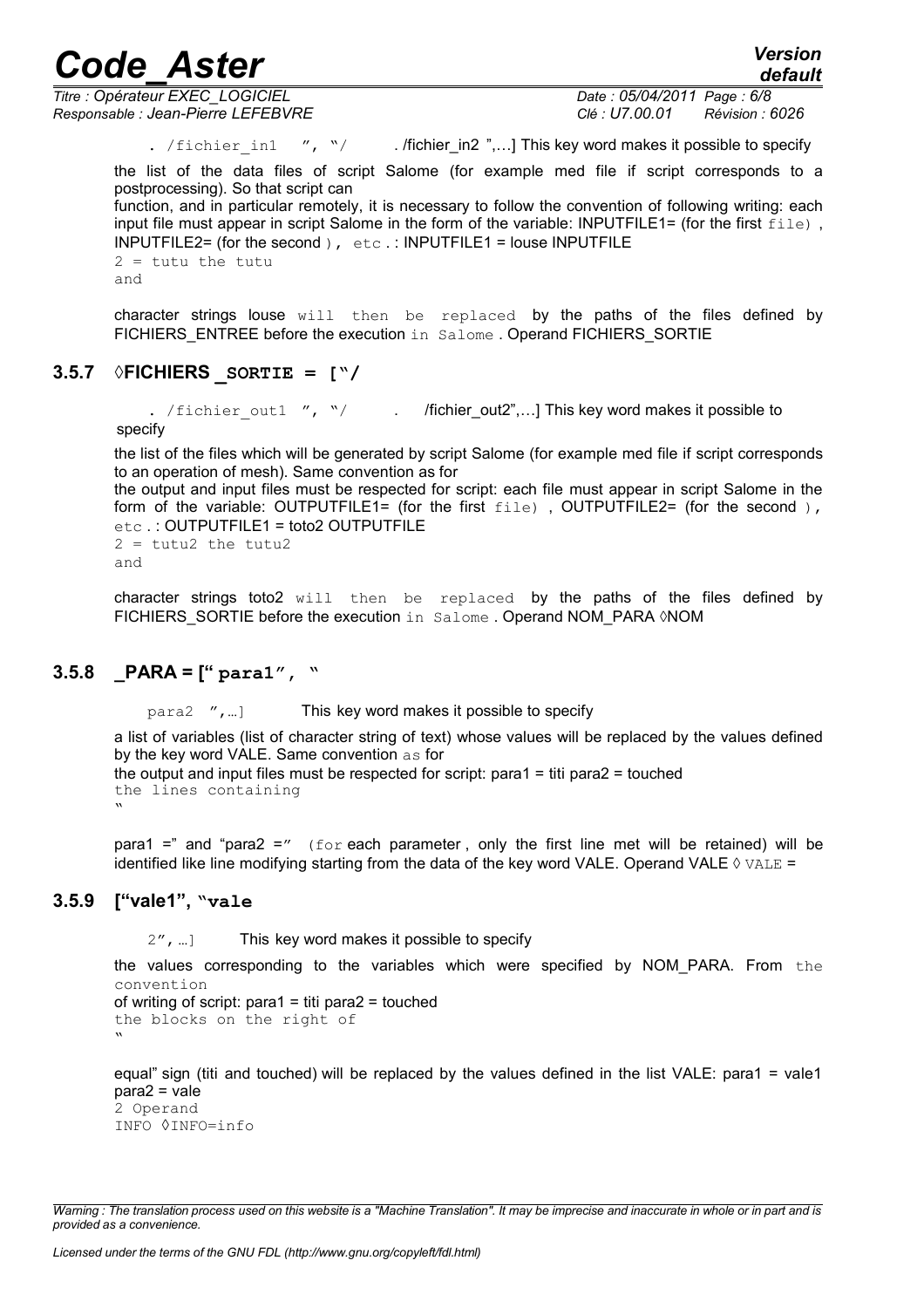*Titre : Opérateur EXEC\_LOGICIEL Date : 05/04/2011 Page : 7/8 Responsable : Jean-Pierre LEFEBVRE Clé : U7.00.01 Révision : 6026*

### **3.6 If**

#### $INFO=2$

the messages coming of the command carried out are printed in the message file. It is the value  $by$ default. That makes it possible to preserve the trace of the execution during use EXEC\_LOGICIEL/ MAILLAGE, particularly in the benchmarks. Operand CODE\_RETOUR\_MAXI

#### **3.7 ◊CODE\_ maximum**

RETOUR MAXI=icode Value of the return code

returned by the command or the software which is tolerated to consider that the execution proceeded well. By default this value is worth 0, if it is affected to  $-1$ , the return code of the command or of the software is ignored. Examples EXEC\_LOGICIEL

### **4 is not**

the only solution to call a command or a program, it is possible while inserting a command python os.system to carry out the same  $type$  of operation. Example of launching of a command

#### **4.1.1 Call of basic a Unix**

command: EXEC\_LOGICIEL (LOGICIEL=' ls

-la', ARGUMENT='/tmp',) remote Launching: EXEC

\_LOGICIEL (LOGICIEL=' ls -

al', ARGUMENT='/tmp', MACHINE\_DISTANTE=\_F (SSH\_ADRESSE = "clau5aaa.der.edf.fr", SSH\_PORT = 22 ,),); Example of creation

of a mesh Creation

#### **4.1.2 of one mesh: EXEC\_LOGICIEL**

#### (MAILLAGE=\_F (FORMAT=' GIBI'

, UNITE GEOM=17, UNITE=18, MAILLAGE=CO ("magibi "),), LOGICIEL=' gibi "CODE RETOUR MAXI =  $2$ , INFO =2,) Creation D" a mesh with format SALOME

#### . EXEC\_LOGICIEL (MAILLAGE=\_F (FORMAT=' SALOME

", UNITE GEOM=15, UNITE=21, MAILLAGE=CO ("mamed  $'')$ , ), ARGUMENT = ' cube.mmed ", INFO=1) Example of launching of a script Salome

#### **4.1.3 the following portion of script is given**

*Warning : The translation process used on this website is a "Machine Translation". It may be imprecise and inaccurate in whole or in part and is provided as a convenience.*